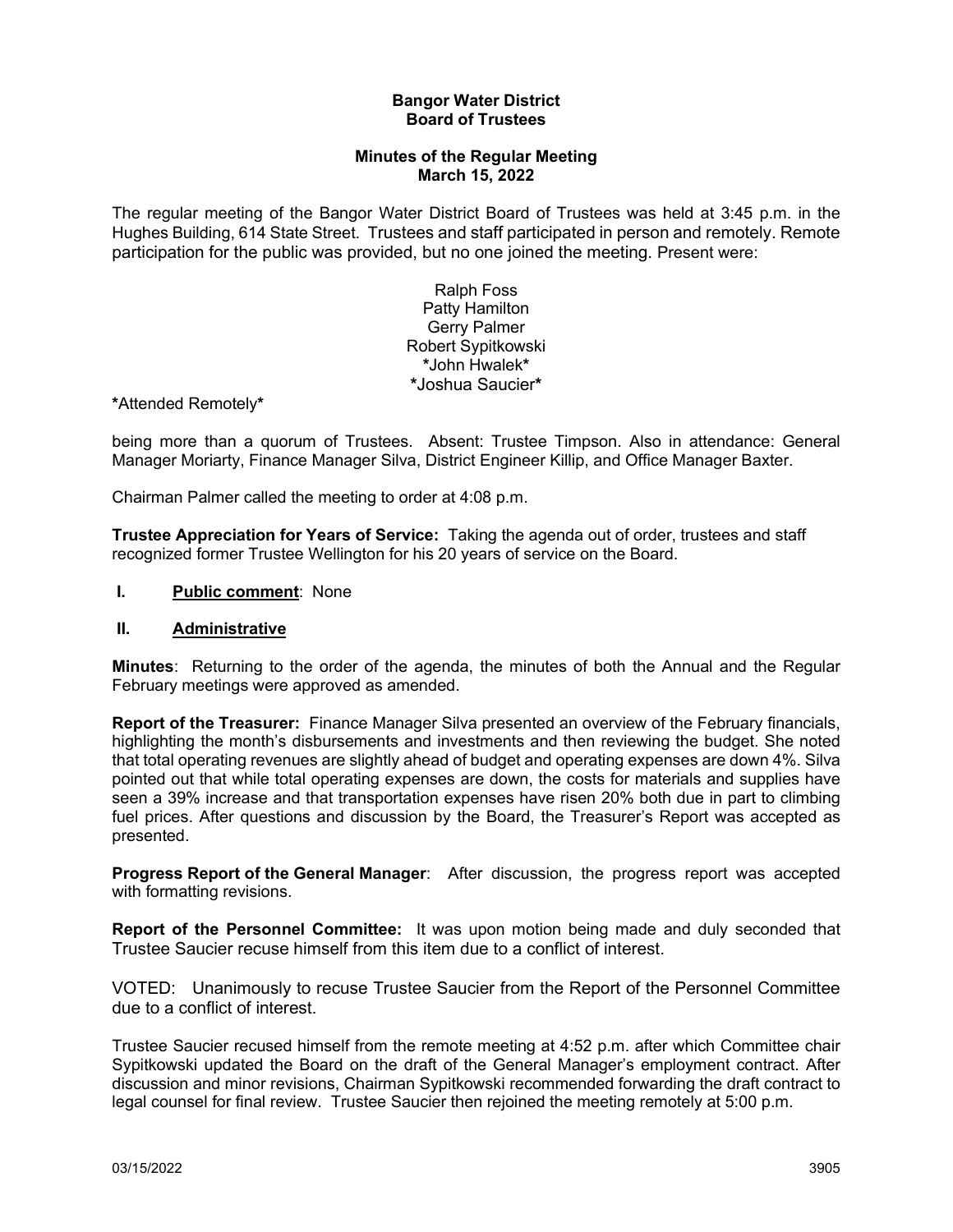## **III. Old Business:**

**Engineer's Report:** Killip updated the Board on the following projects:

- **BIA Expansion**: A preconstruction meeting was held for water mains. Corporate Drive and Venture Way will be completed in the current year, and the remaining mains finished in 2023. The pump station contract is out to bid, and a pre-bid meeting will be held on March 22nd. Bids will close on April 5th.
- **Ozone Upgrade**: The integrating subcontractor is onsite and is currently working on SCADA pages. There have been some difficulties integrating the liquid oxygen tank with the new ozone equipment because of old Process Control System (PCS). Integration is likely to be complete before the end of April.
- **Power Line Upgrade**: Installation of the new power line poles as well as demolition of the old poles is now complete and the power lines have been strung. The fiber cables, which are delayed from the manufacturer, have not yet arrived.
- Water Street: a pre-bid meeting was held on March 11<sup>th</sup> to replace 520 feet of pipe in conjunction with the City upgrading sewer and storm drains. Bids will be opened on March 28<sup>th</sup>.
- **Thomas Hill Antenna Pads**: Due to objections of the Historic Preservation Committee (HPC), T-Mobile has withdrawn its application and plans to modify and resubmit it at a later date.

**Workforce Update and License Requirements**: Moriarty updated the Board on new hires and current vacancies. An office assistant and a new utility worker were hired, and two current utility workers gave notice. Interviews are underway to fill the District Engineer position. Moriarty then outlined proposed steps to attract and retain employees.

**BIA Site Plans:** Moriarty presented the plans indicating the existing and new pump stations and standpipes and discussed the steps that must be taken before construction on the project can begin.

## **IV. New Business:**

**Construction Materials Bid:** Moriarty reviewed the annual bid for materials that are used during the year and recommended that the bids be awarded to the three vendors that returned low bids on each line item for the materials. After discussion by the Board, it was upon motion being made and duly seconded

VOTED: Unanimously to award the bid items to the low-bidding vendors.

**2022 Newsletter and Water Quality Report Planning:** Moriarty explained that in order to meet the requirements of the Consumer Confidence Report a notice will appear on water bills beginning April 1<sup>st</sup> alerting customers that the Report is available on the website. The annual newsletter will be mailed in October of 2022 and will include proposed rate case information with a planned effective date of January of 2023.

**Thomas Hill Standpipe Tours:** Moriarty explained that no tours have been held since 2019 due to COVID concerns. Currently, tours are scheduled for May  $18<sup>th</sup>$ , July  $20<sup>th</sup>$  and October  $5<sup>th</sup>$ with the December tour to be determined. Moriarty will monitor COVID trends as the dates draw closer.